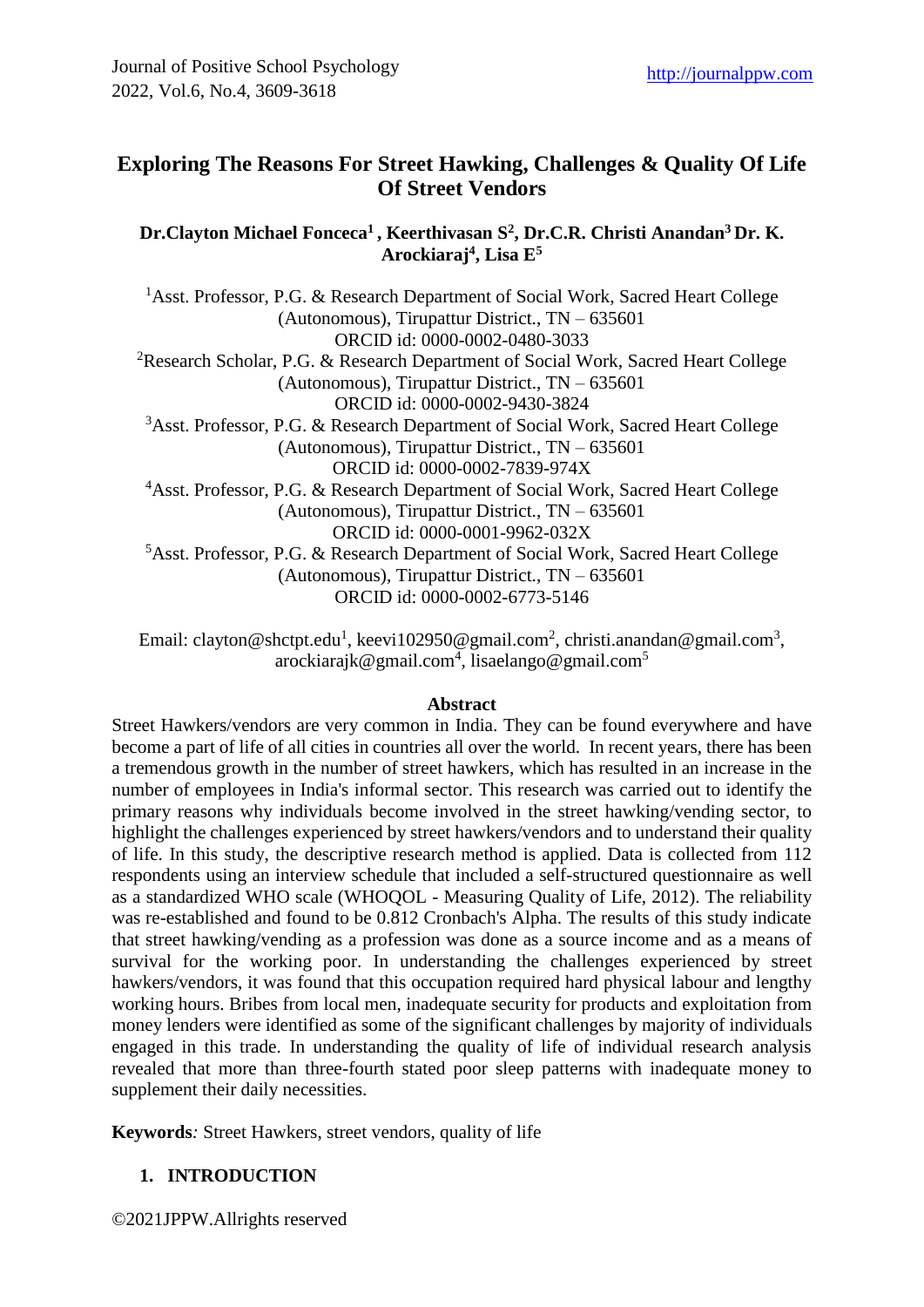Street vending is an income-generating activity in which people sell their merchandise to passing pedestrians and vehicles along streets and sidewalks. Street vending is an example of the informal economy, which is the part of a country's economy that works outside of government regulation and protection. Also known as hawking, street sellers such as hawkers and peddlers have long been a feature of the urban landscape. In fact, there has been a barter system where essential goods have been exchanged since ancient times. When monetary money was established, the barter system was supplanted by street vending. Poverty and gainful employment in rural regions and small towns push a huge number of people to the city for work and livelihood in practically all Indian cities, urban/rural poor survive by working in the informal sector. These folks are usually unskilled and uneducated, and they are unable to obtain suitable work. As a result labour in the informal sector is the only way for many people to make ends meet. This has led to a rapid growth of the informal sector in most of the larger cities, for the urban poor, hawking is one of the means of earning a livelihood, as it requires minor financial input and skills involved are low.

Hawkers are very common in India. They can be found here, there and everywhere. There is hardly any village, town or city without street hawkers. They go from one town to another town and street for selling their articles. Thus, this trade has become a part of the rural/urban scenario for a long time. They have become a part of life of all cities in countries all over the world. Street vending has increased due to the increase in the urban poor. These people are able to procure their basic necessities mainly through hawkers as the goods sold are cheap. Rural unemployment has led to migration of rural poor to urban centers. These migrants find it convenient to involve themselves in street vending as regular employment is not available in formal sectors. Several researchers have talked of the informal sector as

unregistered, unlicensed and as a consequence of the failure of legal framework and government regulations (de Soto 1989, 2000; Feige 1997 and Maloney 2004). And, in recent years, there has been a tremendous growth in the number of street hawkers, which has resulted in an increase in the number of employees in India's informal sector. Though street hawkers comprise a significant element of trade and commercial operations in our economy's informal sector, this unorganized sector of street vendors faces several issues in their day-to-day transactions. Characteristics of the informal sector are based on laws and regulations that bind all formal institutions. It has been observed that labour relations, where they exist, are based on casual employment, kinship or personal or social relations rather than contractual arrangements with formal guarantees (Harriss-White 2004 and Chen 2002). Their major issues are credit and infrastructure inadequacies, a lack of proper space for displaying their goods, harassment by municipal and police officials, sudden eviction from their place of business, nonrecognition of their business by the government, an unsanitary environment for vendors, particularly women vendors, and so on.

As far as developing countries are concerned, vast segments of the workforce are less educated and lack requisite capital (Chen 2002, 2007). Therefore, it is easy for them to enter the informal economy. The informal sector is the only sector which enables competition with other actors involved in the same activity without any formal training and education. Hence, it provides a fair chance to survive in this sector. Castells and Portes (1989) and ILO (1972) noted that ease of survival is one of the strong reasons for the existence and expansion of the informal sector as far as the developing countries are concerned. The basic problem of street vendors is thus the absence of their right to exist because this profession is considered as an illegal activity and vendors are thus unlawful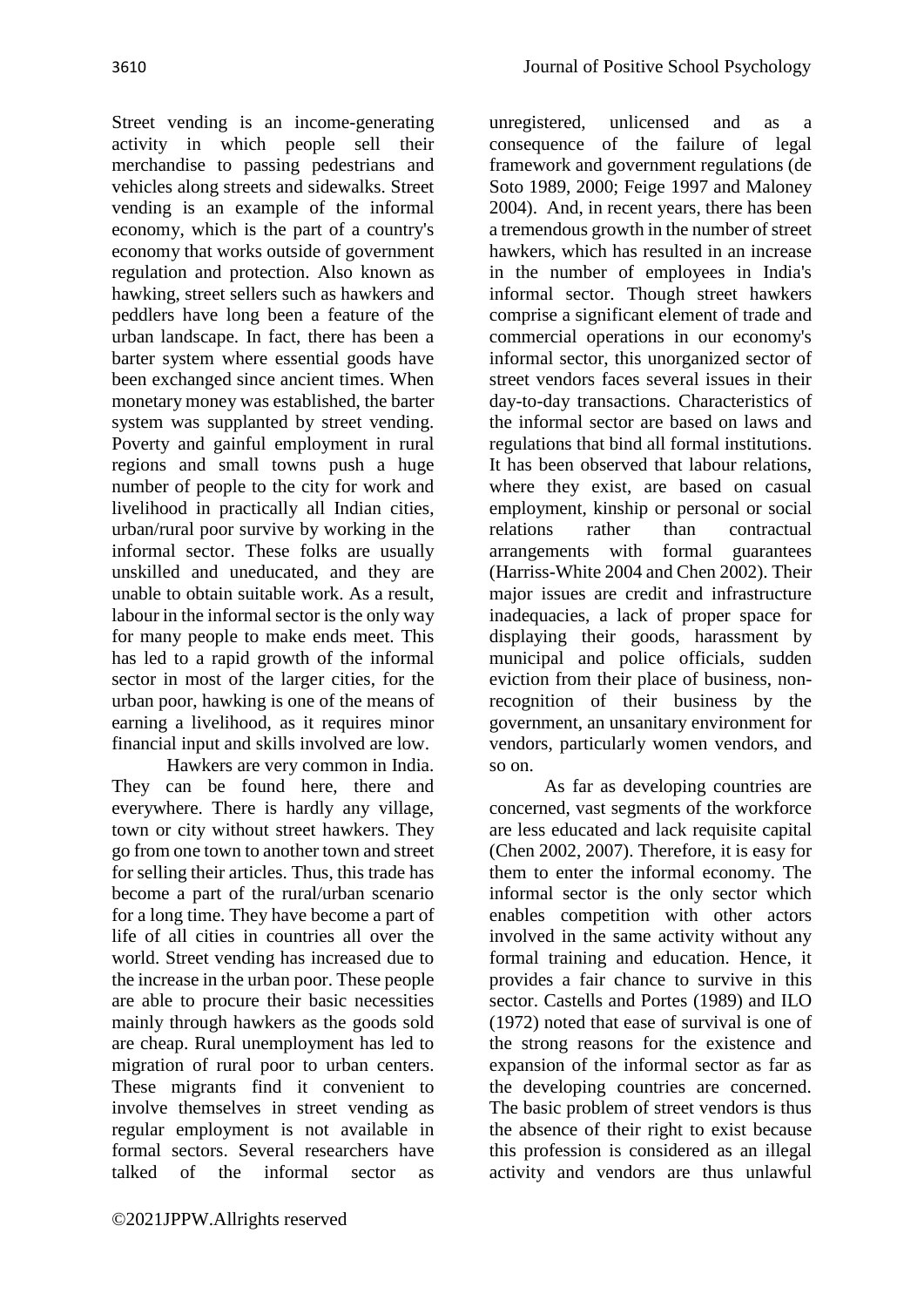entities. Hence, the researchers felt the need for a scientific study to probe into thier day to day challenges, understand the reasons for street hawking and their quality of life.

# **Review of Literature**

Bhat and Aasif Hussain (2013), in their research on "Urban Informal Sector: A Case Study of Street Vendors in Kashmir", noted Shopping and marketing in the traditional Indian sense have always been informal. Display of wares and social interaction are the hallmark of Indian markets as compared to the mechanized and sterilized concept of shopping in the modern market centers and super market structures. From ancient times, hawking and vending have been an integral part of Indian trade and commerce. In this the lives of these street venders who are regularly offering their service from dawn to dusk in the Kashmir valley is studied. The study revealed that most of the respondents enter into street vending from poor illiterate families and were working seven to ten hours daily. However it is interesting to note that we do not find any significant difference between the earnings of male and women and majority of them were satisfied with their occupation.

Bamigboye Hamilton (2016), in his research sort to address the lives of the hawker as witnessed by many people in the major towns. Analysis revealed the composition of the hawkers regarding their marital status, educational levels and the number of hours that these hawkers carry out their work in a day. Challenges the hawkers face as far as the government was of less importance. Various people have criticized hawker's relationship with the government. The government has been adamant in legalizing the hawking business, but this report has come out with the underlying benefits of the hawking industry if well established and promoted by the government.

Jaishankar and Sujatha (2017). Conducted a study on Problems Faced by the Street Vendors in Tiruchirappalli City. The study denoted that street vendors are often those who are unable to get regular jobs in the remunerative formal sector on account of their low level of education and skills. They try to solve their livelihoods problems through their own meagre financial resource. They are the main distribution channel for a large variety of products of daily consumption like fruits, vegetables, readymade garments, shoes, household gadgets, toys, stationery, newspapers, and magazines and so on. If they were to be eliminated from the urban markets, it would lead to a severe crisis for fruit and vegetable farmers, as well as small scale industries which cannot afford to retail their products through expensive distribution networks in the formal sector.

Shweta Sharma (2018), further highlighted, the National Policy on Urban Street Hawkers (NPUSV) which was passed in 2009 that it mandatory for all the master plans of cities/ towns to demarcate an area for hawkers to carry out their daily activities. The policy advocated that spatial planning should take into account the natural propensity of street hawkers to locate in certain places at certain times in response to the patterns of demand for their goods/services and thereby make hawking zone, restricting hawking zones and no hawking zones in cities. Quantitative space norms were mentioned whereby it was mentioned that there is a need to fix space norms for hawking at both city/zonal development plan and local/layout plan levels, but these quantitative norms were left open ended to be worked out by each city/ town. In India, the Largest concentration of street vendors in Mumbai has 0.25 million, followed by Kolkata is having 0.2 million street vendors. This informal activity offers employment opportunities and livelihoods for urban weak, but the urban local authorities consider it to be an illegal activity. As per National Policy on the Urban Street Vendor, 2004 and 2009, Model Street Vendors (Protection of Livelihoods and Regulation of Street Vending) Bill, 2009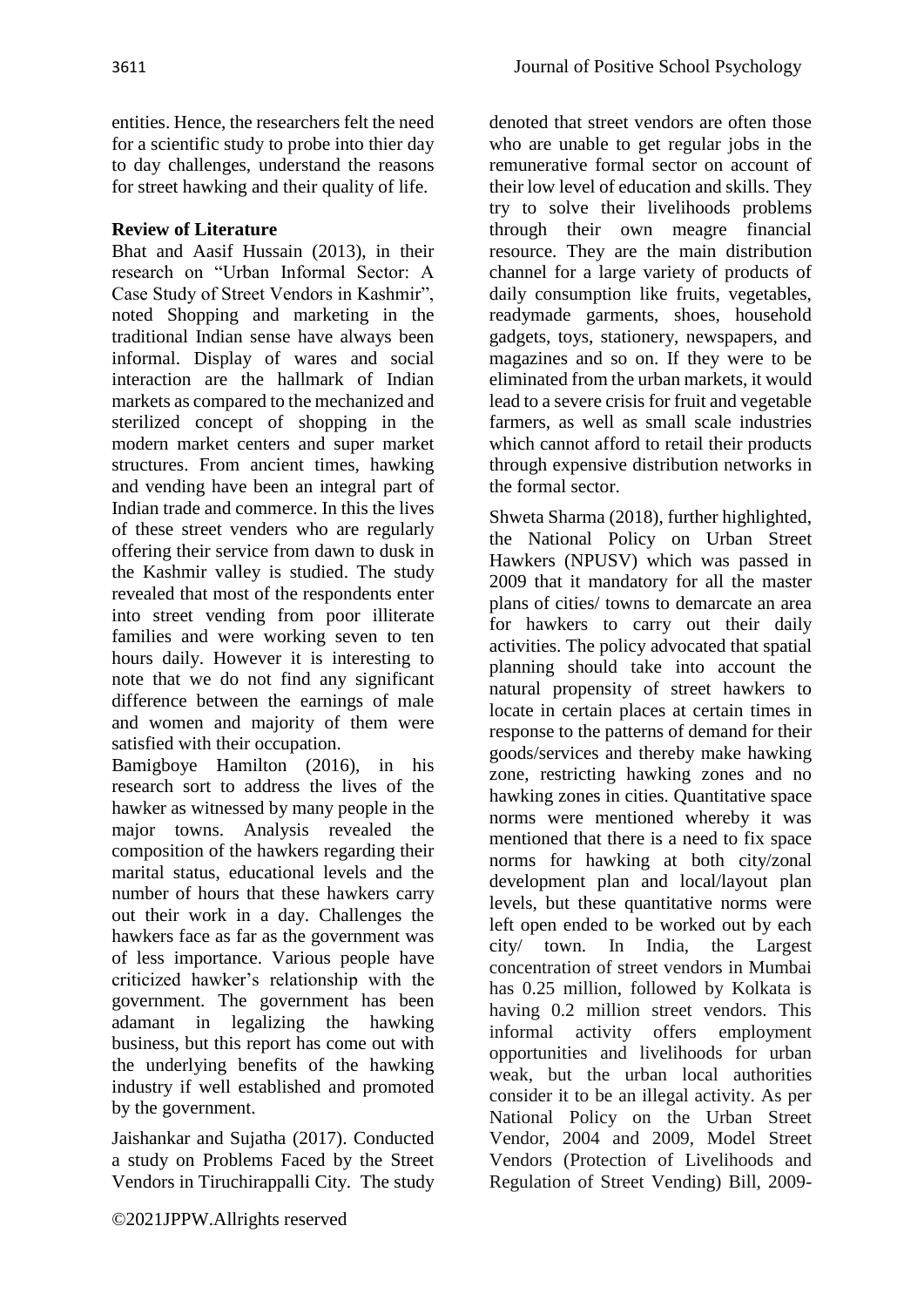some initiatives are taken by the government. Other agencies, such as NASVI and SEWA, have played significant roles in encouraging suppliers to develop policies for street vendors (Bhasker Bhatt, 2018).

Manickavasagam (2018), noted that street vendors are often those who are unable to get regular jobs in the remunerative formal sector on account of their low level of education and skills. They try to solve their livelihoods problems through their own meager financial resource. They are the main distribution channel for a large variety of products of daily consumption like fruits, vegetables, readymade garments, shoes, household gadgets, toys, stationery, newspapers, and magazines and so on. If they were to be eliminated from the urban markets, it would lead to a severe crisis for fruit and vegetable farmers, as well as small scale industries which cannot afford to retail their products through expensive distribution networks in the formal sector. The introduction and literature review thus payes way to better comprehend the informal sector and the harsh realities that come with it. However, there is a lacuna of research on why street hawking and vending remain a much sort after profession. Though obstacles have been highlighted in various studies, it is still unknown how such challenges affect the quality of life of those involved in this sector. As a result, this research was carried out to identify the primary reasons why individuals become involved in the street hawking/vending sector, to highlight the challenges experienced by street hawkers/vendors and to understand their quality of life.

### **2. MATERIALS AND METHODS**

In this study, the descriptive research method is applied. It investigates the several elements that contribute to the motives for street hawking, as well as the challenges and quality of life of street hawkers in Tirupattur, Tamil Nadu, India. The researchers sought to apply the census approach, which included based on official data, capturing the whole compositions of street hawkers/vendors, however, it was found that such records were out of date and lacked detailed parameters regarding the study's target segment. Therefore, the purposive sampling method was adopted. As a result, the researchers travelled throughout the neighbourhood looking for street hawkers and vendors, gathering information from 112 respondents using an interview schedule that included a selfstructured questionnaire as well as a standardized WHO scale (WHOQOL - Measuring Quality of Life, 2012). Both of the aforementioned instruments were in English and had to be translated into Tamil, the local language. The reliability was reestablished and found to be 0.812 Cronbach's Alpha. The data was imported into SPSS (Statistical Package for the Social Sciences V.21) and analyzed using a range of statistical tests, with the findings given in the form of tables and diagrams below.

#### **3. RESULTS AND DISCUSSION**

Every activity in this world has a purpose. Similarly, there must be a motive for street hawkers/vendors to seek a career in this field. According to studies, some individuals work because it is required of them, while others work because they enjoy what they do. As a result, there should be some influencing or favourable aspect in selecting this business. Table 1, denotes the influential or conducive factor for street hawking/vending.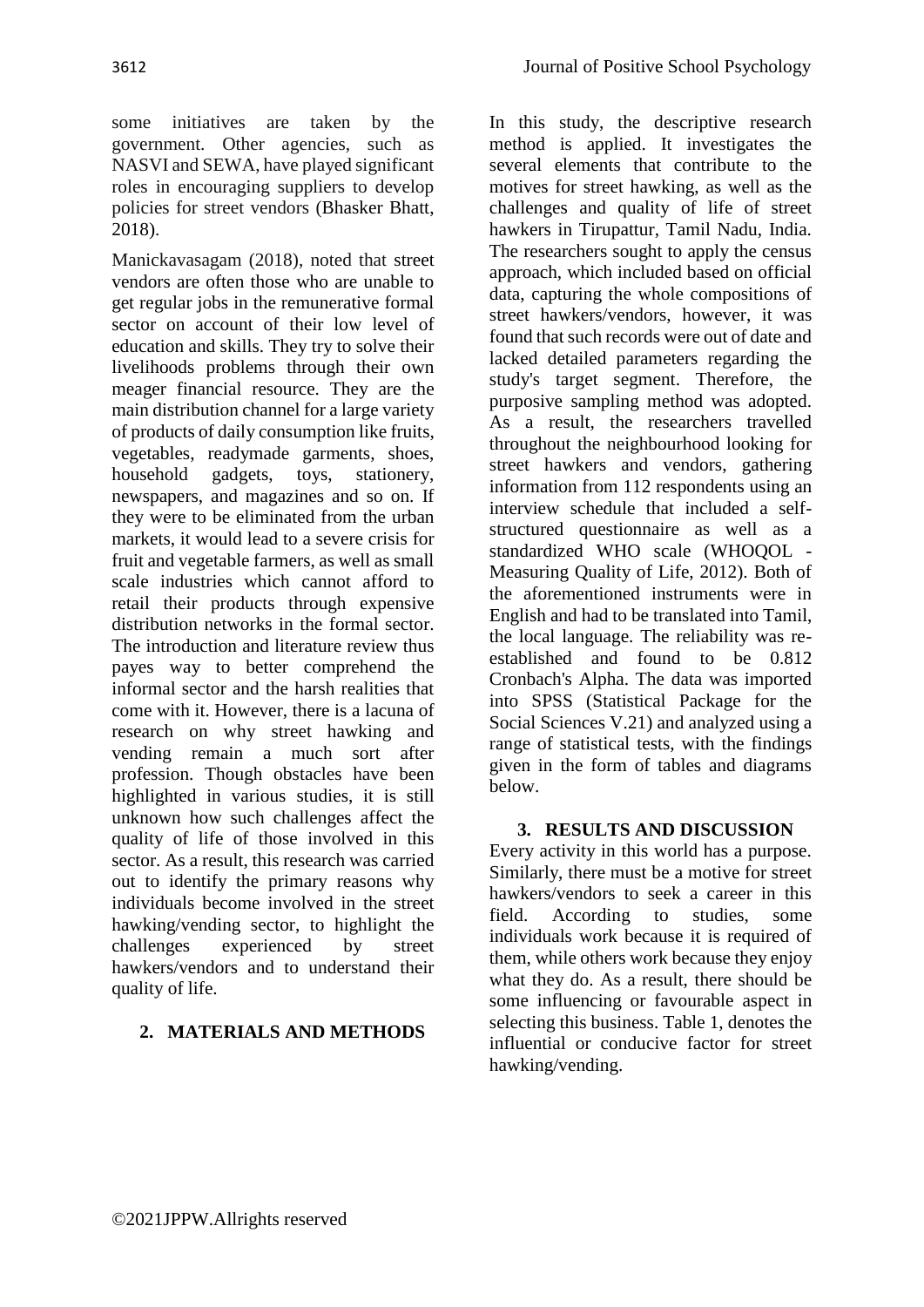| Infinemula Conductve Pacifics            | $\Gamma$ requency $\left( \frac{n}{12} \right)$ | $\bf{l}$ creating $(70)$ |
|------------------------------------------|-------------------------------------------------|--------------------------|
| Easy to venture                          | 8                                               | 7.1                      |
| Interest and Experience in the same line | 8                                               | 7.1                      |
| Needs no education and special skills    | 13                                              | 11.6                     |
| Easy availability of raw materials       | 6                                               | 5.4                      |
| low cost of investment                   | 12                                              | 10.7                     |
| Availability of finance                  | 6                                               | 5.4                      |
| Less Competition                         | 9                                               | 8.0                      |
| Large number of customers                | 6                                               | 5.4                      |
| To be independent                        | 32                                              | 28.6                     |
| Suggestion by friends and relatives      | 12                                              | 10.7                     |
|                                          |                                                 |                          |
|                                          |                                                 |                          |
|                                          |                                                 |                          |

**Table 1: Influential/Conducive Factors for Street Hawking/Vending**

*Influential/Conducive Factors Frequency (n:112) Percentage (%)*

According to the table above, more than one-fourth of the respondents (28.6 percent) did street hawking/vending to supplement their income and as fact to be independent. More than a tenth of pursued this business because this trade required no formal education. It was also inferred that almost the same proportion of respondents took to the trade as a result of the suggestions they received from their family and friends. In understanding the presented analysis, it is also evident that less than onetenth of the respondents inferred that, street hawking/vending was an easy to venture trade, which required less finance and had less competition from other types of business. Salient findings further

suggested, that this was sort of a family trade with gained on the mindset and interests of the individuals. The ease and availability of raw materials and the target of a lager customer base were also some of the influential and conductive factors that facilitated individuals to pursue this career.

This study further sought to identify the compulsive features of street hawking/vending in accordance with the findings from Table 1, which reflected the influential/conducive variables for street hawking/vending. Table 2 was prepared to go more into the bleak realities that have transpired behind the scenes of those pursuing street hawking/vending.

| <b>Compulsive Factors</b>        | Frequency $(n:112)$ | Percentage $(\%)$ |
|----------------------------------|---------------------|-------------------|
| Poverty                          |                     | 36.6              |
| Sole bread winner                |                     | 24.1              |
| Loss in the previous job         | 16                  | 14.3              |
| Lack of employment opportunities |                     | 16.1              |
| <b>Family business</b>           |                     | 89                |

**Table 2: Compulsive Factors for Street Hawking/Vending**

Table 2 illustrates that more than a third of the respondents (36.6 percent) participate in street hawking/vending as a means of survival for the working poor. The principal or single source of income in a home is referred to as the breadwinner. Breadwinners provide the majority of home income, cover the majority of household costs, and provide financial assistance for their dependents. According to the data, less than one-fourth (24.1 percent) of respondents were the sole breadwinners for their families. According to the Indian government, 31 million people were unemployed in India as of September 2018. (Times of India, 2021). Because Indian labour laws are inflexible and restrictive, and its infrastructure is weak, the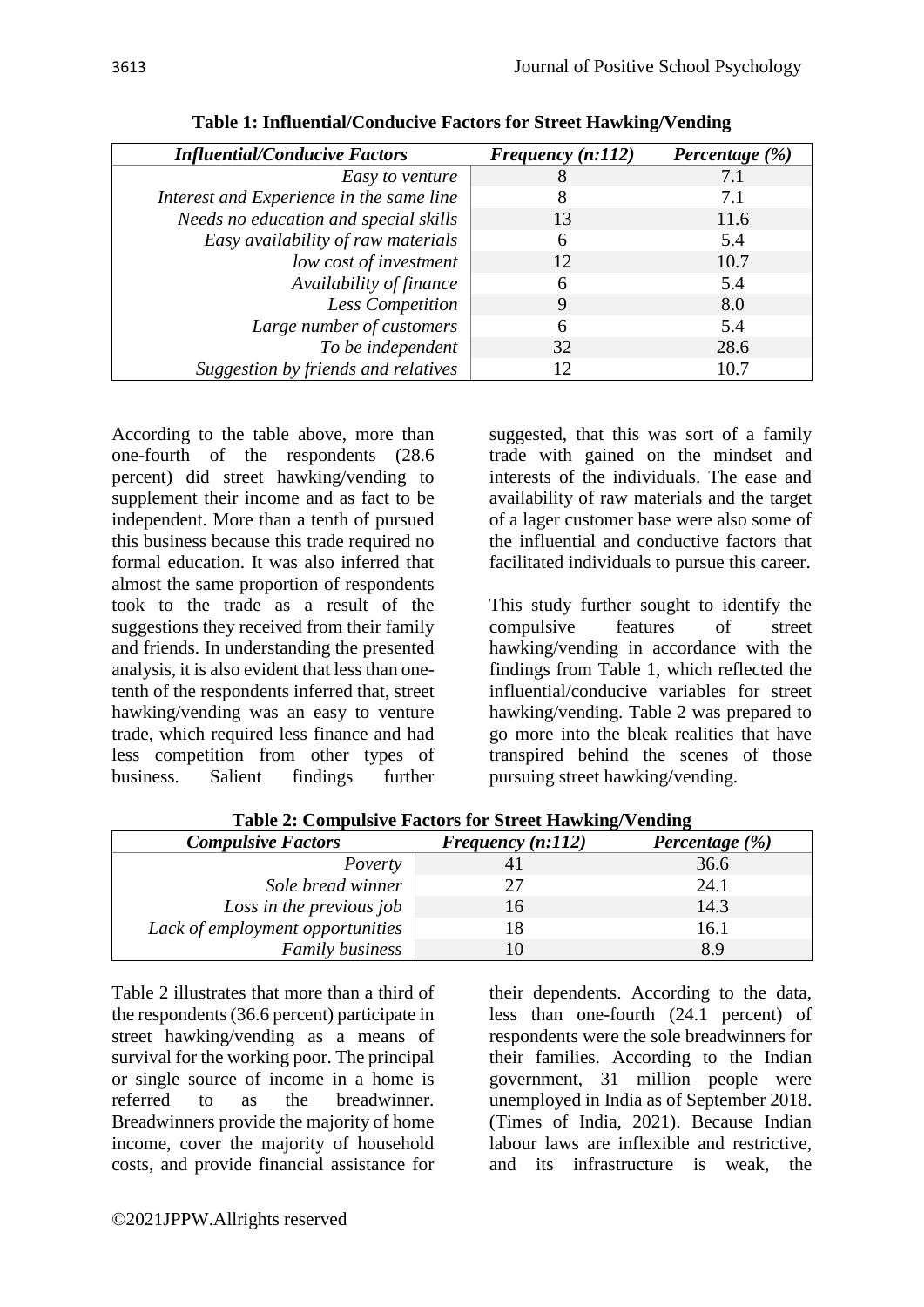fundamental reason for India's unemployment crisis is a lack of skill-based education in schools and universities. Drawing conclusions from both tables 1 and 2, it is underlined here that more than one-tenth (16.1 percent) of respondents

were engaged in street hawking/vending due to a lack of employment opportunities in the country. It can be further observed that less than a tenth (8.9 percent) denoted that this profession was their family business.

| Table 3.1: Problems in Street Hawking/Vending |
|-----------------------------------------------|
|-----------------------------------------------|

| a) Work related problems               | Low $(\% )$ | High $(\% )$ |
|----------------------------------------|-------------|--------------|
| Problem of storage and stock           | 47.3        | 52.7         |
| Problem in getting minimum profit      | 49.1        | 50.9         |
| Competition from other hawkers/vendors | 28.6        | 71.4         |
| Involves hard physical work            | 14.3        | 85.7         |
| Health, hygeine & sanitation problems  | 39.3        | 60.7         |
| Problem of drinking water facility     | 38.4        | 61.6         |
| Shrinking space for vending            | 26.8        | 73.2         |
| Long working hours                     | 17.9        | 82.1         |
| No place to dispose waste              | 44.6        | 55.4         |

Factors affecting the daily work of street hawkers/venders are presented in Table 3.1. The data reported here shows that this occupation required hard physical effort and lengthy working hours, with a vast majority of (85.7 percent and 82.1 percent) indicating the same. Constraints on adequate locations for street hawking (73.2 percent) and competition from other hawkers/vendors (71.4 percent) were identified as important challenges in their daily job. Individuals engaged in street hawking and vending also indicated a lack of access to drinking water and sanitation, as indicated by the majority (60.7 percent) of respondents. An equal proportion (50 percent and above) of respondents reported stock, storage, and profit-minimization challenges.

| <b>Social Problems</b><br><b>b</b> )  | Low $(\%)$ | High $(\%)$ |
|---------------------------------------|------------|-------------|
| Disrespect from public                | 59.0       | 41.0        |
| Cheated by public                     | 60.7       | 39.3        |
| <b>Exploitation by Money Lenders</b>  | 34.8       | 65.2        |
| Constant threat of eviction           | 50.0       | 50.0        |
| Levy of fine by Municipal Authorities | 50.0       | 50.0        |
| <b>Family Stress</b>                  | 34.8       | 65.2        |
| Bribes by local men                   | 24.1       | 75.9        |
| Bribes by local authorities           | 43.7       | 56.3        |
| Low Security for Goods                | 30.4       | 69.6        |

**Table 3.2: Problems in Street Hawking/Vending**

This table highlights the social issues and harassment that street hawkers/vendors face on a daily basis. Bribes from local men (75.9 percent), inadequate security for products (69.6 percent), and exploitation from money lenders were identified as some of the significant challenges by majority of respondents. The study found that those involved in street hawking and vending experienced family stress, with the

majority (65.2 percent) revealing high levels family pressure and strain. More than half (56.3 percent) of the respondents also highlighted that they faced issues in bribing local authorities on a regular basis. This was further supported by the fact that 50.0 percent of respondents claimed to have been harassed by the municipal officials, who threatened them with eviction and penalties on a regular basis. Disrespect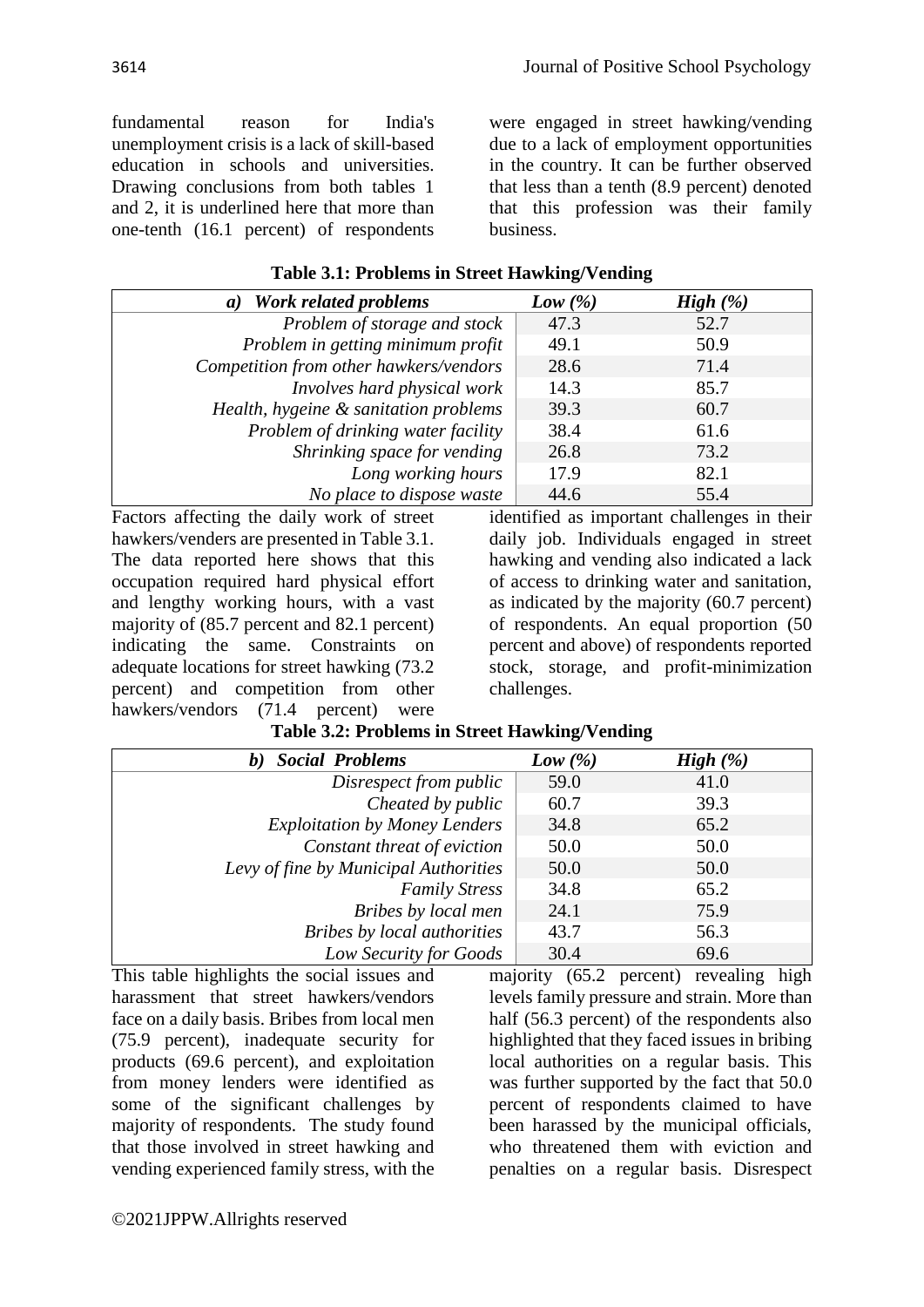from the general public (41.0 percent) and being scammed by the community (39.3 percent) were two of the study's least-

mentioned societal issues in relation to the problems with street hawking and vending.

| Quality of life (WHOQOL-BREF)                            | Low $(\%)$ | High $(\%)$ |
|----------------------------------------------------------|------------|-------------|
| How would you rate your quality of life?                 | 70.5       | 29.5        |
| How satisfied are you with your health?                  | 68.7       | 31.3        |
| To what extent do you feel that physical pain prevents   | 50.0       | 50.0        |
| you from doing what you need to do?                      |            |             |
| How much do you need any medical treatment to            | 44.5       | 55.5        |
| function in your daily life?                             |            |             |
| How much do you enjoy life?                              | 60.7       | 39.3        |
| To what extent do you feel your life to be meaningful?   | 61.8       | 38.2        |
| How well are you able to concentrate?                    | 58.0       | 42.0        |
| How safe do you feel in your daily life?                 | 53.9       | 46.1        |
| How healthy is your physical environment?                | 51.4       | 48.6        |
| Do you have enough energy for everyday life?             | 50.2       | 49.8        |
| Are you able to accept your bodily appearance?           | 60.3       | 39.7        |
| Have you enough money to meet your needs?                | 77.7       | 22.3        |
| How available to you is the information you need in      | 66.1       | 33.9        |
| your daily life?                                         |            |             |
| To what extent do you have the opportunity for leisure   | 87.5       | 12.5        |
| activities?                                              |            |             |
| How well are you able to get around physically?          | 41.6       | 58.1        |
| How satisfied are you with your sleep?                   | 75.9       | 24.1        |
| How satisfied are you with your ability to perform your  | 59.8       | 40.2        |
| daily living activities?                                 |            |             |
| How satisfied are you with your capacity for work        | 56.2       | 43.8        |
| How satisfied are you with yourself?                     | 59.8       | 40.2        |
| How satisfied are you with your personal relationships?  | 46.4       | 53.6        |
| How satisfied are you with your sex life?                | 61.1       | 38.9        |
| How satisfied are you with the support you get from      | 68.7       | 31.3        |
| your friends?                                            |            |             |
| How satisfied are you with the conditions of your living | 53.8       | 46.2        |
| place?                                                   |            |             |
| How satisfied are you with your access to health         | 61.5       | 38.5        |
| services?                                                |            |             |
| How satisfied are you with your transport?               | 53.9       | 46.1        |
| How often do you have negative feelings such as blue     | 36.6       | 63.4        |
| moods, despair, anxiety or depression?                   |            |             |
|                                                          |            |             |

#### **Table 4: Quality of life of Street Hawkers/Vendors**

In recent years, quality of life instrument have been acknowledged as very important in the evaluation of individual's perception of their position in life in the context of the culture and value systems in which they live and in relation to their goals, expectations, standards and concerns (Shahrum Vahedi, 2010). The WHOQOL-BREF is one of the most well-known instruments for intra- and inter comparisons of quality of life, and thus the same was used in this study to examine the quality of life of street hawkers/vendors. According to data from table 4, a significant majority (87.5 percent) of respondents reported that they had no time for leisure activities. More than threefourth (75.0 percent and above) said they didn't get enough sleep and didn't have

©2021JPPW.Allrights reserved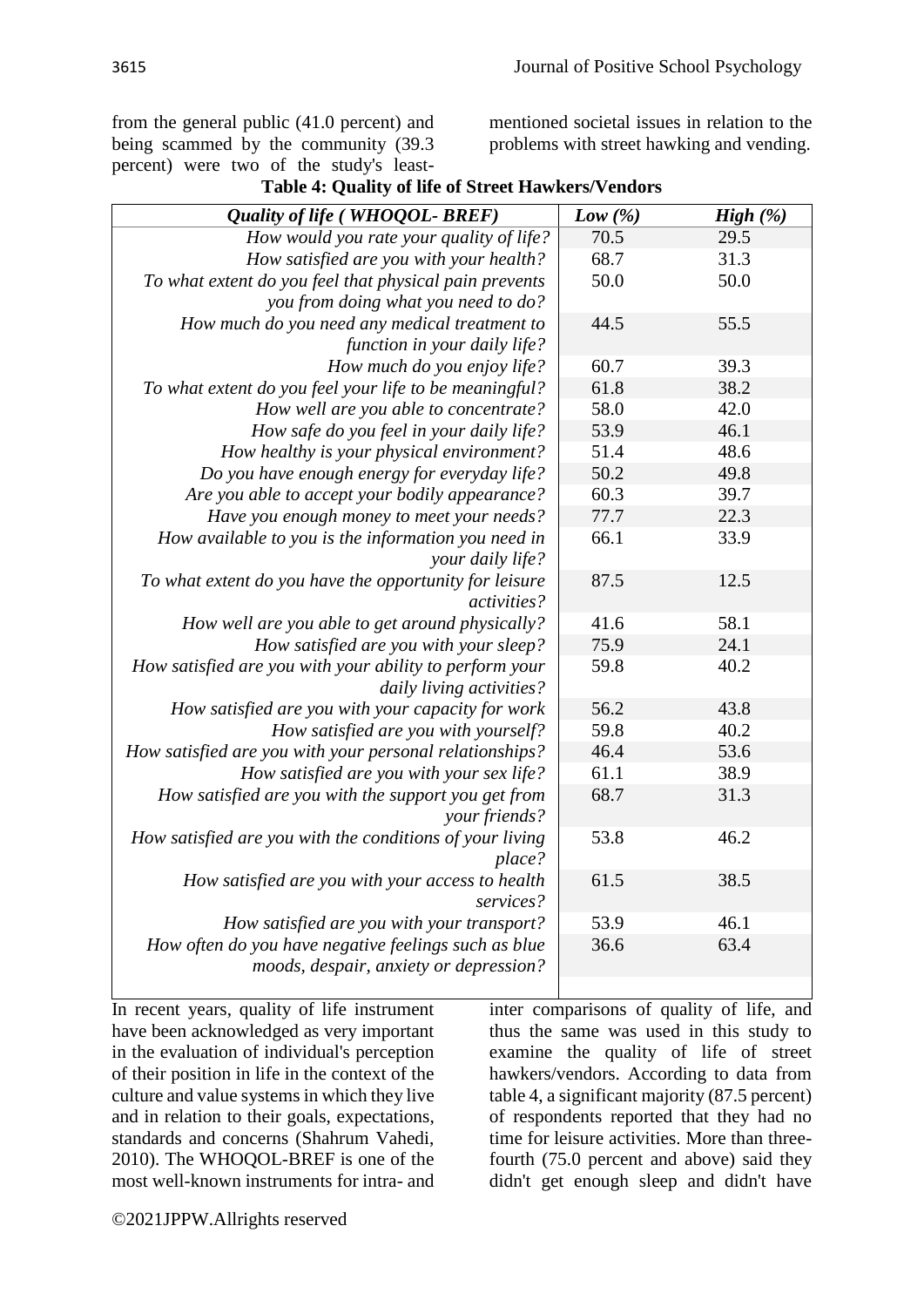enough money to supplement their daily necessities. When asked 'how would you rank your life?' nearly three-fourth (70.5 percent) indicated a low rating. A sizable majority (68.7 percent) denoted a low level of satisfaction with regard to their health and the support they receive from their friends respectively.

The data also shows that the majority (63.4 percent) of respondents engaging in street hawking and vending expressed strong negative emotions such as despair, anxiety, or depression. This was further reinforced by the majority (61.8 percent) admitting that their life had no purpose. Findings further reveal, inadequate access to health services (61.5 percent), lower satisfaction with one's sex life (61.1%), and an unsatisfactory quality of happiness amoung individuals engaging in street hawking and vending. Majority of responders (60.3 percent) expressed unhappiness with their physical appearance. More than half of the participants in the survey expressed dissatisfaction with themselves, lesser satisfaction in performing daily activities and low levels of concentration. The need for medical treatment (55.5 percent), an unsafe working environment (53.9 percent), dissatisfaction with one's lifestyle  $(53.8 \text{ percent})$ , a lack of energy  $(50.2$ percent), and the extent to which physical pain prevents one from doing what is required (50.0 percent) all contributed to the poor quality of life of those working in this field.

### **4. CONCLUSION**

The results of this study indicate that street hawking/vending as a profession was done as a source income and as a means of survival for the working poor. Drawing conclusive data from both tables 1 and 2, it is evident that more than a tenth of respondents engaged in street hawking/vending due to a lack of employment opportunities in the country. In understanding the challenges

experienced by street hawkers/vendors, it was found that this occupation required hard physical labour and lengthy working hours. Bribes from local men, inadequate security for products and exploitation from money lenders were identified as some of the significant challenges by majority of individuals engaged in this trade.

In understanding the quality of life of individual in this profession, research analysis revealed that more than threefourth stated poor sleep patterns with inadequate money to supplement their daily necessities. A sizable majority denoted a low level of satisfaction with regard to their health and further revealed that individuals engaging in street hawking and vending expressed strong negative emotions such as despair, anxiety, or depression. Thus the research undertaken provides meaningful insights and useful information to better understand the grim realities surrounding this profession.

#### **5. REFERENCES**

- 1. Álvaro Turriago-Hoyos, William Andrés Martínez Mateus, Ulf Thoene, Robert Read. (2020) [Spatial analysis of](https://www.tandfonline.com/doi/abs/10.1080/23322039.2020.1837441)  [multidimensional poverty in](https://www.tandfonline.com/doi/abs/10.1080/23322039.2020.1837441)  [Colombia: Applications of the](https://www.tandfonline.com/doi/abs/10.1080/23322039.2020.1837441)  [Unsatisfied Basic Needs \(UBN\)](https://www.tandfonline.com/doi/abs/10.1080/23322039.2020.1837441)  [Index.](https://www.tandfonline.com/doi/abs/10.1080/23322039.2020.1837441) *Cogent Economics & Finance* 8:1.
- 2. Banerjee, S. (2013). *The life of a Street Hawker.* Von Boddanan: https://www.boddunan.com/articles /miscellaneous/21841-the-life-of-astreet-hawker.html abgerufen
- 3. Bhowmik, S. (2003). National Policy for Street Vendors. *Economic and Political Weekly*, 1543–1546. Von https://www.jstor.org/stable/44134 53 abgerufen
- 4. Coletto, D., Jaber, L. and Vanhellemont, L. (2021), Street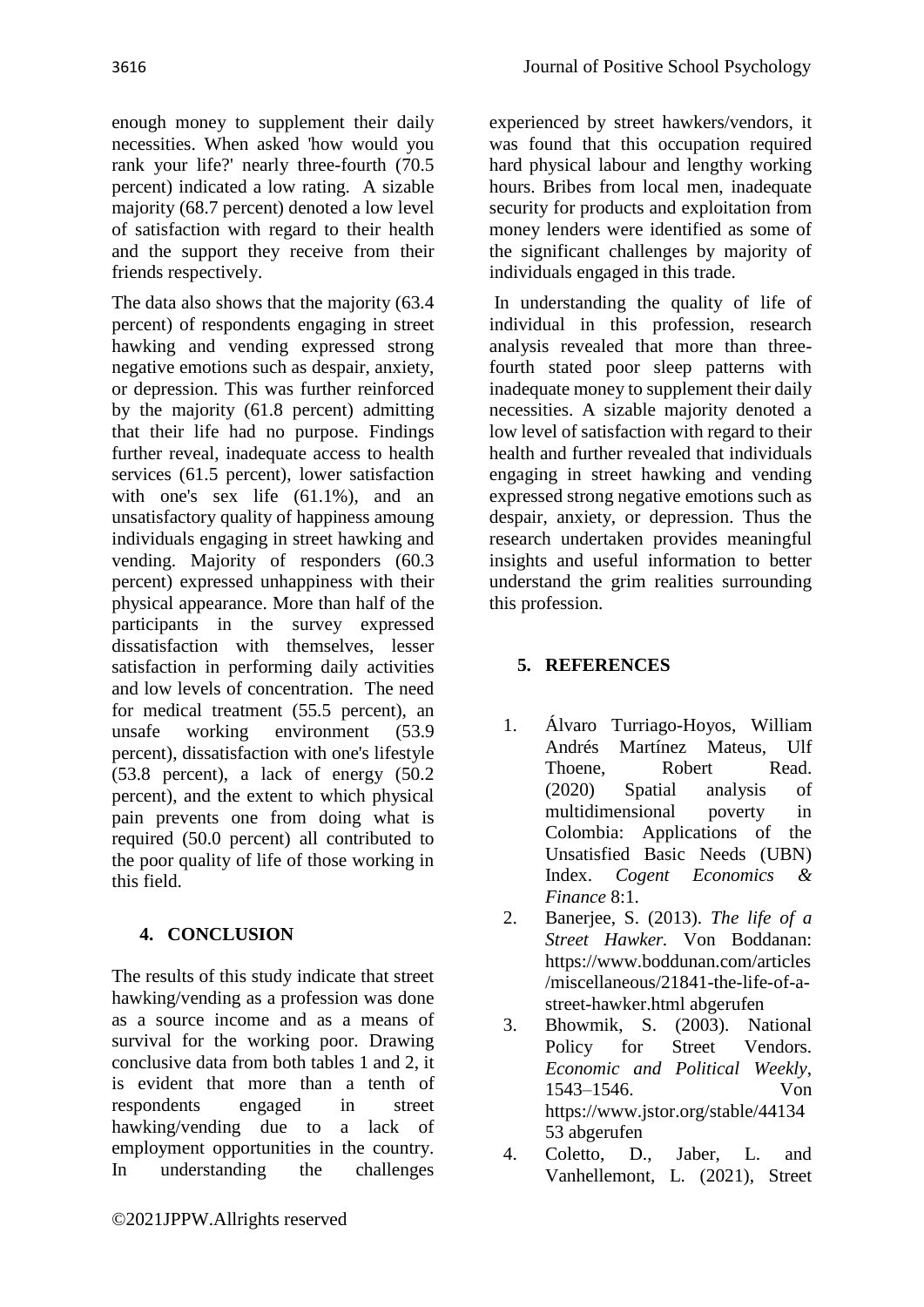vendors in Lima in the time of COVID-19: Guilty or oppressed?. The Canadian Geographer / Le Géographe canadien, 65: 435- 447. [https://doi.org/10.1111/cag.12](https://doi.org/10.1111/cag.12712) [712](https://doi.org/10.1111/cag.12712)

- 5. Davidescu, A. A., Petcu, A. M., Curea, S. C., & Manta, E. M. (2022). Two faces of the same coin: Exploring the multilateral perspective of informality in relation to Sustainable Development Goals based on bibliometric analysis. *Economic Analysis and Policy*. doi:https://doi.org/10.1016/j.eap.20 21.12.016.
- 6. Elango, L., & Fonceca, C. M. (2021). Data On Work Life Balance Experienced By Women Police Officials Of Tirupattur District. *International Journal of Aquatic Science*, 667-673. Retrieved from http://www.journalaquaticscience.com/article\_131973

\_42587e2d2ae8fe492c6c76ea596e2 b1e.pdf

- 7. Fonceca, C. M., & Jebaseelan, U. S. (2017). *A Hand Book on Selected Software's in Social Science Research.* Trichy: Bishop Heber College.
- 8. Gamieldien, Fadia, & van Niekerk, Lana. (2017). Street vending in South Africa: An entrepreneurial occupation. *South African Journal of Occupational Therapy*, *47*(1), 24- 29. [https://dx.doi.org/10.17159/231](https://dx.doi.org/10.17159/2310-3833/2017/vol47n1a5) [0-3833/2017/vol47n1a5](https://dx.doi.org/10.17159/2310-3833/2017/vol47n1a5)
- 9. Gholami, A., Jahromi, L. M., & Zarei, E. (2013). Application of WHOQOL-BREF in Measuring Quality of Life in Health-Care Staff. *International Journal of Preventive Medicine*, 809-817. Von https://www.ncbi.nlm.nih.gov/pmc/ articles/PMC3775221/ abgerufen
- 10. Harriss-White, B. (2007). Rural Commercial Capital: Agricultural Markets in West Bengal.
- 11. Jaishankar & Sujatha,(2016). A Study on Problems Faced by the Street Vendors in Tiruchirappalli City. *SSRG International Journal of Economics and Management Studies* 3(9), 40-43.
- 12. Jebaseelan, U. S., & Fonceca, C. M. (2016). *Recent Trends in Research: An Interdisciplinary Approach.* Trichy: Bishop Heber College.
- 13. Levenson, A. &. (1998). The Informal Sector, Firm Dynamics, and Institutional Participation. .
- 14. M, B., & Nengroo, A. H. (2013). Urban Informal Sector: A Case Study of Street Vendors in Kashmir. *Urban Informal Sector: A Case Study of Street*. Von http://www.shram.org/uploadFiles/ 20171013040221.pdf abgerufen
- 15. Manickavasagam, B. (2018). Manickavasagam B. *Manickavasagam B.*, 801-814.
- 16. Meher, S., & Ghatole, P. (2020). A study of common health problems and utilization of healthcare facilities among self-employed street vendors of Chandrapur district of Maharashtra. *International Journal Of Community Medicine And Public Health, 7*(7), 2782-2789. doi[:http://dx.doi.org/10.18203/239](https://dx.doi.org/10.18203/2394-6040.ijcmph20203015) [4-6040.ijcmph20203015](https://dx.doi.org/10.18203/2394-6040.ijcmph20203015)
- 17. Patil, V. (2019). Study of Informal Sector (Street Vendors) in Central Market Area of Yeola, Maharashtra (India) and their Integration in Market Architecture. *International Journal of Applied Engineering Research* , 3022-3027.
- 18. Peña, S. (2000). Regulating informal markets: informal commerce in Mexico City. International Journal of Sociology and Social Policy, 20(9/10), 37-67
- 19. Rahman, S. (2019). Exploring Socio-Economic and Psychological Condition of Street Vendors of Barishal City: Evidence from